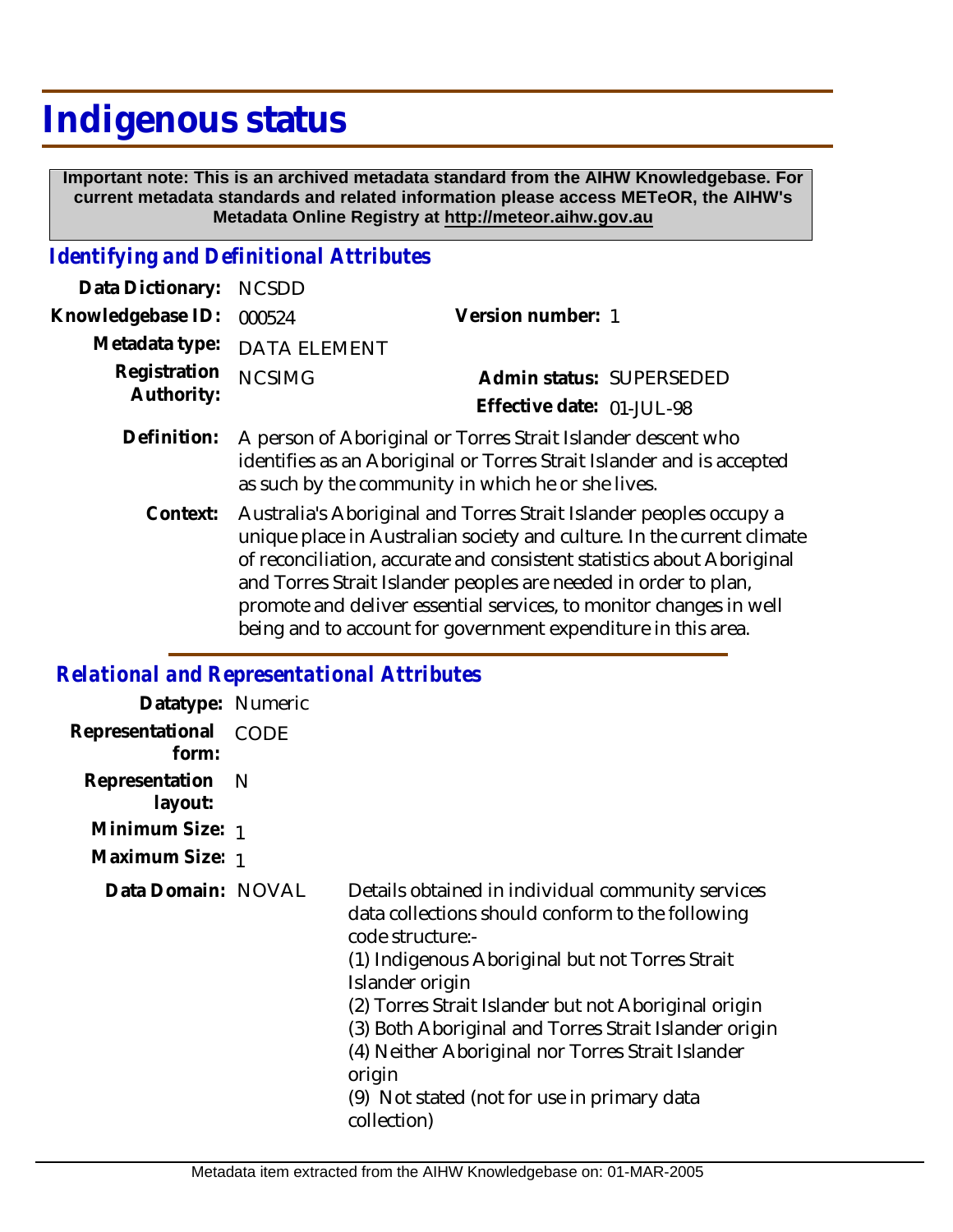Guide For Use: This data element should be collected from all persons to ensure accurate recording of indigenous status collected so that reliable statistics of numbers of indigenous clients can be produced. South Sea Islanders are to be recorded in category 4 as per explanation in comments.

**Verification Rules:**These categories are mutually exclusive.

Collection Methods: The acronym ATSI should not be used, as it is offensive to some indigenous peoples. It is also worth noting that this data item is currently under review with the ABS.

## *Administrative Attributes*

Source Document: ABS: Directory of concepts and standards for social, labour and demographic statistics, 1995

Source Organisation: Australian Bureau of Statistics

Comments: This definition is based upon a decision made by the High Court of Australia in Commonwealth V Tasmania (1983) 46 ALR 625.There are three components to this definition:

- 1. Descent
- 2. Self-classification
- 3. Community acceptance.

It is not possible to collect the three components of the definition in a single question. The ABS proposes that the focus of a single question should be the descent, the first component of the definition. Self-reporting of descent is not equivalent to selfreporting of identity but because of the absence of a second identity question, some respondents will interpret the origin question to mean both descent and identification. Identification (in the context of the variable Indigenous Status) should measure an individuals self-assessed historical and cultural affiliation.The code not stated is primarily for use in administrative collections when transferring data from data sets where the item has not been collected. It is not to be used in primary collections. There has been some controversy over the issue of whether South Sea Islanders need to be included in the definition of Aboriginal or Torres Strait Islander. The ABS clearly states that South Sea Islanders are not indigenous and should therefore be coded accordingly. Although the ABS is currently in the process of reviewing the issue of indigenous status, a final decision relating to its meaning will not be made until the year 2001. Subsequently, at this point in time, South Sea Islanders are to be coded under category 4 "Neither Aboriginal nor Torres Strait Islander origin". It is acknowledged that it is often not possible to collect the third component of the above definition (community acceptance) in operational data collections in the